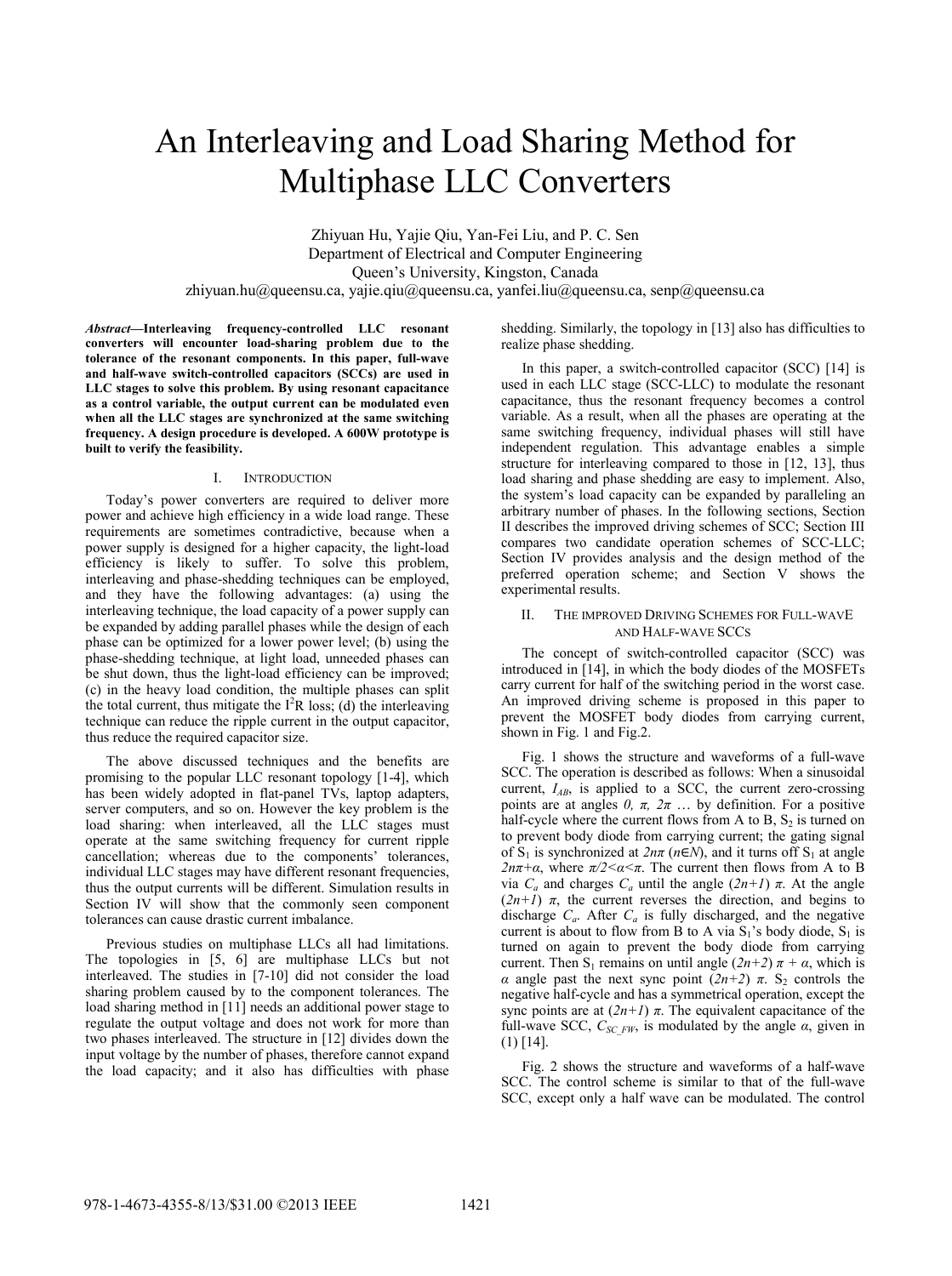angle  $\alpha$  is from  $\theta$  to  $\pi$ . The equivalent capacitance of the halfwave SCC,  $C_{SC_HW}$ , is given in [15], and is rewritten in (2) after rearrangement.

$$
C_{SC\_FW} = \frac{C_a}{2 - (2\alpha - \sin 2\alpha)/\pi}
$$
 (1)

$$
C_{SC\_HW} = \frac{2C_a}{2 - (2\alpha - \sin 2\alpha)/\pi}
$$
 (2)



(b) Waveforms of full-wave SCC. Figure 1 Structure and waveforms of full-wave SCC.



(b) Waveforms of half-wave SCC. Figure 2 Structure and waveforms of half-wave SCC.

The full-wave SCC is more effective in modulating the equivalent capacitance, because the voltage of  $C_a$  is modulated in both half-cycles. However it re quires isolated driving, which adds cost and takes more PCB area. On the contrary, the halfwave SCC uses only one MO SFET and does not require isolated driving; however the voltage of  $C_a$  is unipolar, thus the resonant current waveforms of the two half-cycles may be asymmetrical.

## III. CONSTANT SWITCHING F FREQUENCY AND VARIABLE SWITCHING FREQUE NCY SCC-LLCS

The proposed SCC-LLC is shown in Fig.3. A full-wave or a half-wave SCC is connected in series with the resonant tank in order to modulate the equivalent resonant capacitance,  $C_r$ , calculated in (3).

$$
C_r = \frac{C_{SC}C_s}{C_{SC} + C_s} \tag{3}
$$

The load sharing mechanism is described as follows: when the controller detects that one p hase is driving more current than other phases, it slightly increases the control angle  $\alpha$  of the corresponding phase, thus increasing the resonant capacitance *Cr*, and lowering the resonant freq quency, and therefore reduces the output current until it reaches the balanced point.

All previous applications of f SCC were operating at a constant switching frequency [1 15-20]; however, this is not necessary for the purpose of interleaving. The switching frequency can be either fixed or variable, as long as all the phases are operating at the same switching frequency. Therefore, there are two candidate operation schemes: (a) fullwave SCC with constant switching frequency; (b) half-wave SCC with variable switching frequency. In Scheme (a), the modulation of the entire gain range is accomplished by modulating the resonant frequency using a full-wave SCC. In Scheme (b), the output voltage is regulated by the switching frequency same as conventional LLCs, and a half-wave SCC is only used for load sharing. Because the component tolerances to be compensated are of small values, very little asymmetrical effect will be induced by the half-wave SCC. For completeness, there are also (c) full-wave SCC with variable switching frequency; and (d) half-wave SCC with constant switching frequency. However, full-wave SCC is an overkill for compensating the component tolerance only, and it adds to the cost; whereas half-wave SCC C is not desirable to regulate the full output range due to its as symmetrical effect mentioned in Section II. Therefore, Scheme (c) and (d) are excluded.

The difference between Scheme (a) and (b) is the pure resonant frequency modulation (FrM) against primarily switching frequency modulation (FsM) supplemented by FrM. The following analysis compares the two approaches.

Using the Fundamental Harmonic Approximation (FHA) method, the gain of the LLC reso nant tank can be expressed in (4), where  $L_p$  is the parallel inductance,  $K$  is the inductance ratio,  $L_p/L_r$ ;  $\overline{R}_L$  is the load resistance, *N* is the transformer turns ratio,  $\omega_s$  is the switching frequency in radians, and  $\omega_r$  is the resonant frequency in radians.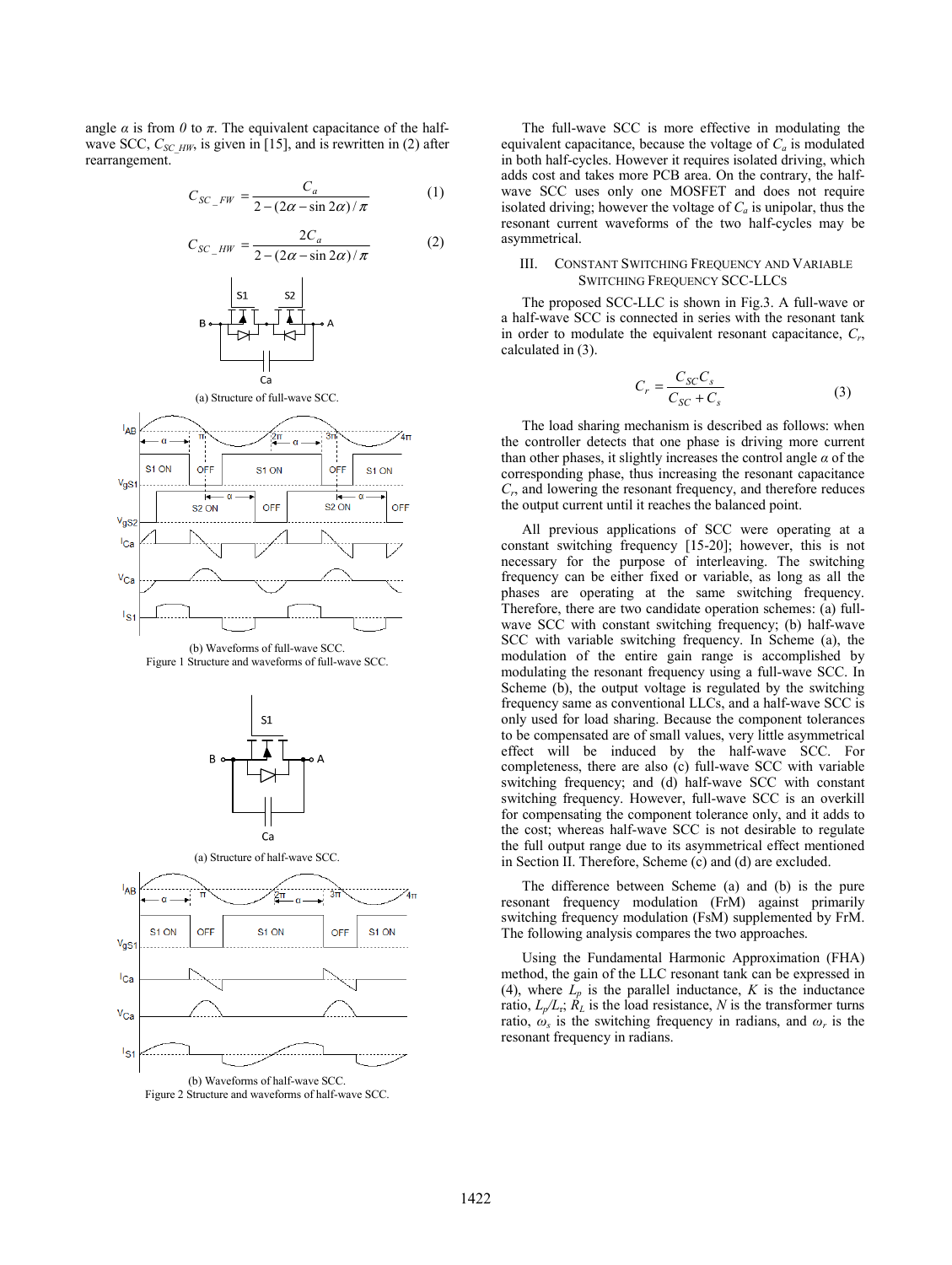

Figure 3 Topology of the proposed SCC-LLC.

$$
M = \frac{K}{\sqrt{\left[\left(\frac{\omega_r}{\omega_s}\right)^2 - K - 1\right]^2 + \frac{\pi^4 \omega_s^2 L_p^2}{64N^4 R_L^2} \left[\left(\frac{\omega_r}{\omega_s}\right)^2 - 1\right]^2}}
$$
(4)

For a given set of values of *Lp*, *K*, *RL* and *N*, gain curves resulted from FrM and FsM are plotted using (4), respectively, shown in Fig. 4. In the plots, the variable resonant frequency is normalized at the switching frequency, and the variable switching frequency is normalized at the resonant frequency. It is illustrated that the FsM is able to achieve a higher peak gain within a narrower frequency variation range than FrM. The narrow frequency variation range of FsM indicates lower RMS current and thus higher efficiency. This phenomenon can be understood from the impedance point of view: the FsM modulates the impedance of all the resonant components; whereas the FrM only modulates the impedance of the resonant capacitance, thus is less effective.

Taking into consideration that the half-wave SCC also has lower cost and less conduction loss in the SCC MOSFET, it is apparent that FsM is the preferred control method when possible. Therefore, the half-wave SCC controlled LLC with variable switching frequency operation (*h*SCC-LLC) is a more advantageous solution than the full-wave SCC controlled LLC with constant switching frequency operation (*f*SCC-LLC), except when the constant switching frequency is a desired feature.



**Normalized Frequency** 

frequency modulation.

#### IV. ANALYSIS AND DESIGN METHOD OF *h*SCC-LLC

 The *h*SCC-LLC uses the switching frequency to regulate the output voltage, therefore the design procedure is the same as in conventional LLCs, which is available in many literatures [4, 21-23]. The extra work is to determine the SCC capacitor value  $C_a$ . This section studies the load sharing characteristics of *h*SCC-LLC, and then provides a design method of the halfwave SCC.

#### *A. Load Sharing Characteristics of hSCC-LLC*

 Owing to the components' tolerances, the resonant tanks of the interleaved phases will slightly vary one from another, resulting in different output-current-versus-switchingfrequency curves. A set of such curves are obtained from simulation and plotted in Fig. 5. In the simulation, *±7%* tolerances are assumed for inductors, and *±5%* tolerances are assumed for capacitors. The simulated LLC converter has 300V-400V input and 12V output with a transformer turns ratio of 20:1.  $\overline{C_s}$  is  $40nF$ ,  $L_r$  is  $12\mu$ H, and  $L_p$  is  $86\mu$ H. From the simulation results, the following properties are observed:

1. The output currents vary drastically when different tolerance values are applied. For example, at *160 kHz* switching frequency, the output current can range from *200A* to *0A*.



Figure 5 Output current VS. Switching frequency curves at different tolerances. Figure 4 Comparison of switching frequency modulation and resonant<br>Input voltage is 400V. Output voltage is 12V. Transformer turns ratio is 20:1.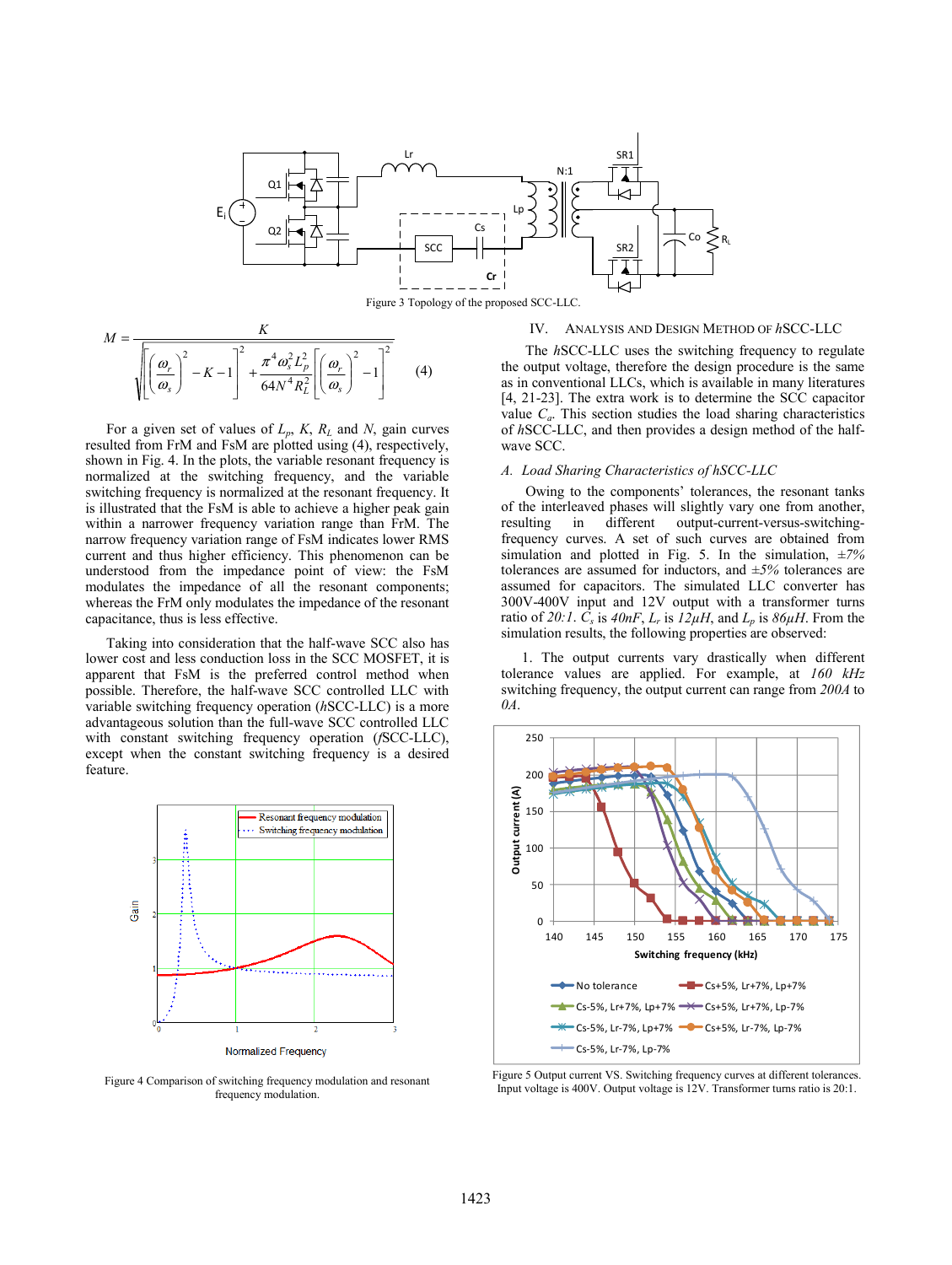2. Reduced resonant tank values cause higher resonant frequency, thus the output-current-versus-switching-frequency curve is shifted towards higher frequency. Therefore in an interleaved LLC converter, such a phase is a stronger phase, which provides more output current than designed. The worstcase condition is that all of  $L_p$ ,  $L_r$ , and  $C_s$  are at their minimum values (*Cs*-*5%*, *Lr*-*7%*, *Lp*-*7%* in this example). Because SCC can only reduce the resonant capacitance value, it cannot reduce the output current of a stronger phase. Therefore, the strongest phase becomes the reference phase, and all other phases should increase their output currents to match it.

3. Increased resonant tank values cause lower resonant frequency, thus the output-current-versus-switching-frequency curve is shifted towards lower frequency. Such a LLC stage is a weaker phase in an interleaved LLC converter, which outputs less current than designed. SCC should be used in such phases to increase the output current and match the reference phase. The worst-case condition is that all of  $L_p$ ,  $L_r$ , and  $C_s$  are at their maximum values  $(C_s+5\%, L_r+7\%, L_p+7\%$  in this example).

4. The peak output current may be also changed by the component tolerances. The worst case happens when  $C_s$  is at the minimum value and  $L_p$  is at the maximum value ( $C_s$ -5%,  $L_r$ -7%,  $L_p$ +7% and  $C_s$ -5%,  $L_r$ +7%,  $L_p$ +7% in this example), where the peak output current is about *5%* below the *no tolerance* condition.

Simulations are also carried out for *300V* input condition and *18:1* turns ratio, respectively. Despite different frequency ranges and peak output currents, the above observed properties are the same.

 Therefore, still referring to Fig. 5, the worst-case requirement for the SCC is to reduce the equivalent resonant capacitance of the weakest phase (the leftmost curve) so as to shift it to a higher frequency and match the strongest phase (the rightmost curve). The result is that both LLC phases have the same output current and operate at the same switching frequency range as the strongest phase.

Simulations are performed to find the required  $C_r$  that can compensate the worst-case tolerances and achieve load balance.  $C_r$  is expressed as a reduction from  $C_s$ . The result is shown in Fig. 6. The following characteristics are observed:





1. A narrow reduction range of *17%* to *19%* from *Cs* is sufficient to achieve load balance. At light-medium load, a reduction between *17%* and *18%* is selected. At heavy load, a reduction between *18%* and *19%* is selected.

2. The peak output currents resulted from SCC compensation are about *14%* lower than the reference phase. This effect must be taken into consideration when design an interleaved LLC converter. Sufficient margin is needed in case of the worst-case tolerance.

The simulation is repeated for *300V* input condition and 18:1 turns ratio, respectively. The resulted  $C_r$  and the reduction percentage of peak output current are almost the same as *400V*, *20:1* turns ratio condition. Therefore, the worst-case for SCC modulation is independent from input condition and turns ratio.

The above studies identified the worst-case  $C_r$  to achieve load balance, and revealed that the peak output current will reduce as a result of SCC modulation. Mathematical methods are needed to assist the SCC design.

#### *B. Derivation of Worst-case Resonant Capacitance*

The output current can be expressed by the load resistance *R<sub>L*</sub>, derived from (4), in (5).

$$
R_{L} = \frac{\pi^{2} (\omega_{r} + \omega_{s}) (\omega_{r} - \omega_{s}) \omega_{s} L_{p} M}{8N^{2} \sqrt{2 \omega_{r}^{2} K \omega_{s}^{2} M^{2} + 2 \omega_{r}^{2} \omega_{s}^{2} M^{2} - \omega_{r}^{4} M^{2}}}
$$
\n
$$
4 \sqrt{2 \omega_{s}^{4} M^{2} - K^{2} \omega_{s}^{4} M^{2} - 2 K \omega_{s}^{4} M^{2} + K^{2} \omega_{s}^{4}}}
$$
\n
$$
(5)
$$

Using *a*, *b*, and *c* to stand for the ratios of the actual component values and the ideal values of  $L_p$ ,  $L_r$ , and  $C_s$ , respectively, then the inductance ratio becomes:

$$
K = \frac{L_{\rho}}{L_{r}} = \frac{aL_{\rho 0}}{bL_{r0}} = \frac{a}{b}K_{0}
$$
 (6)

where subscript  $\theta$  stands for ideal values without tolerances.

And the resonant frequency becomes:

$$
\omega_r = \frac{1}{\sqrt{L_r C_s}} = \frac{1}{\sqrt{bL_{r0} \cdot cC_{s0}}} = \frac{1}{\sqrt{bc}} \omega_{r0}
$$
(7)

Substitute (6), (7), and  $\omega_s = \omega_n \omega_{r0}$  into (5), then  $R_L$  can be expressed as a function of *a*, *b*, and *c*:

$$
R_{L}(a,b,c) = \frac{\pi^{2} \omega_{r0} \omega_{n} a L_{p0} M \left(1 - \omega_{n}^{2} bc\right)}{2 a K_{0} \omega_{n}^{2} M^{2} c - M^{2} - \omega_{n}^{4} M^{2} b^{2} c^{2}}
$$
  
8N<sup>2</sup>
$$
\sqrt{\frac{+2 \omega_{n}^{2} M^{2} bc - a^{2} K_{0}^{2} \omega_{n}^{4} M^{2} c^{2}}{-2 a K_{0} \omega_{n}^{4} M^{2} b c^{2} + a^{2} K_{0}^{2} \omega_{n}^{4} c^{2}}}
$$
 (8)

where  $\omega_n$  is the switching frequency normalized at resonant frequency *ωr0*.

When properly compensated, the load resistance of the strongest phase and the weakest phase are equal, meaning that the output currents are equal. The equation is written in (9), where  $q$  is the ratio of the required  $C_r$  and  $C_{s0}$  of the weakest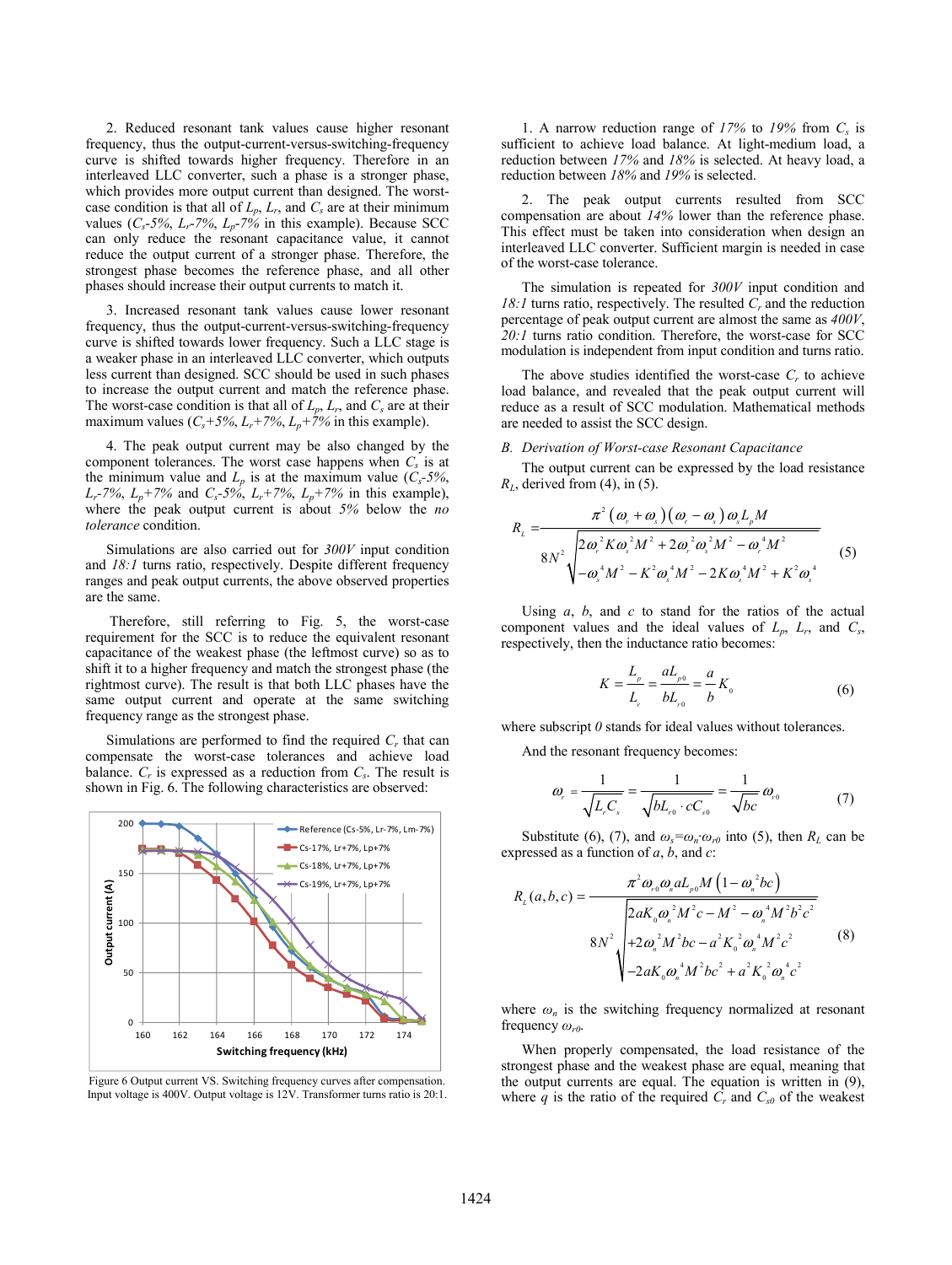phase in order to match the load current of the strongest phase. As shown in Fig. 6, the required *q* value slightly varies in different load conditions; the minimum value of *q*, *qmin*, is the worst case for the SCC modulation.

$$
R_{L}(a_{\min}, b_{\min}, c_{\min}) = R_{L}(a_{\max}, b_{\max}, q)
$$
\n(9)

The expression of  $q$  is rather long and is inaccurate when predicting the minimum value, due to the inherent inaccuracy of the FHA. Instead, a visual assisted method is proposed to find an accurate estimation of  $q_{min}$ . It is described as follows:

Use (8) to plot curves of load resistances as a function of normalized switching frequency, shown in Fig. 7. The valley point of each curve is the minimum load resistance of the phase. The lower the minimum load resistance, the higher the peak output current. On the left-side of the valley point is the ZCS region which should be avoided. On the right-side of the valley point is the ZVS operation region, where all the interleaved LLC phases should match to the strongest phase.

Four curves are drawn in Fig. 7: the solid line is from the strongest phase (*reference*),  $R_L(a_{min}, b_{min}, c_{min})$ ; the dash line is from the weakest phase,  $R_L(a_{max},b_{max},c_{max})$ ; the dash-dot line is from the weakest phase after compensation,  $R_L(a_{max},b_{max},q)$ . By varying *q*, *0.81*is found to be the *best match* of the right-side curves, which equals to a -*19%* reduction from *Cs0*, in accordance with that suggested by Fig. 6. Because the variation range of *q* is only a few percent as is shown in Fig. 6, the *best match* is also a good estimation of the *qmin*. The dot line is resulted from  $q=0.67$ , which is a mathematically valid solution from (9); however the resulted curve largely deviates from the *reference* curve; therefore it is invalid in practice. The visual assisted method can exclude these otherwise mathematically correct solutions and prevents  $q_{min}$  from being unnecessarily small, and thus can achieve an optimal design.

The peak output current reduction in percentage suggested by Fig. 7 are also in good accordance with simulation, though the absolute values are not accurate. The *best match* curve's peak output current is *14%* less than that of the *reference*



Figure 7 Load resistance VS. Normalized switching frequency. Plotted using (8). Input voltage is 400V. Output voltage is 12V. Turns ratio is 20:1.

curve, which is the exact percentage suggested by Fig. 6. Repeating the calculation at *300V* input condition yields the same conclusion.

Therefore, the visual assisted method can accurately predict the value of *qmin* and the percentage of peak output current reduction. The peak current reduction should be considered when designing the LLC resonant tank, and the  $q_{min}$  is used to determine the SCC capacitor value, *Ca*, as discussed below.

# *C. Design of half-wave SCC Capacitor*

The SCC is in series with  $C_s$ , therefore the equivalent resonant capacitance is derived by substituting  $(2)$  into  $(3)$ :

$$
C_r = \frac{2C_a C_s \pi}{2C_a \pi + 2C_s \pi - 2C_s \alpha + C_s \sin(2\alpha)}\tag{10}
$$

The control angle  $\alpha$  is from  $\theta$  to  $\pi$ , which regulates the resonant capacitance from  $C_{r,min}$  to  $C_{r,max}$ .  $C_{r,max}$  occurs at  $\alpha = \pi$ and  $C_s = C_{s0} \cdot c_{max}$ , where the SCC MOSFET is always turned on, thus  $C_{r,max} = C_{s0} \cdot c_{max}$ .  $C_{r,min}$  occurs at  $\alpha = 0$ . It must not be larger than  $q_{min}C_{s0}$  so that it has sufficient capacity to balance load current in the worst case. Setting  $C_{r,min}$  smaller than  $q_{min}C_{s0}$  is acceptable, but the peak voltage of *Ca* will be higher, and thus a higher voltage rating and  $R_{ds(0n)}$  of the SCC MOSFET. Therefore, the optimal design is to achieve  $C_{r,min} = q_{min}C_{s0}$  when  $\alpha = 0$  and  $C_s = C_{s0} \cdot c_{max}$ .

Substituting  $C_r = q_{min}C_{s0}$ ,  $\alpha = 0$ , and  $C_s = C_{s0}c_{max}$  into (10) gives (11):

$$
q_{\min} C_{s0} = \frac{C_a C_{s0} c_{\max}}{C_a + C_{s0} c_{\max}}
$$
(11)

Then solving (11) gives the expression of *Ca*:

$$
C_{a0} = C_{s0} \frac{c_{\text{max}} q_{\text{min}}}{c_{\text{max}} - q_{\text{min}}} \tag{12}
$$

where  $C_{a0}$  stands for the ideal value of  $C_a$ . Considering  $C_a$  also has tolerance, the implemented  $C_a$  value should be:

$$
C_a \le \frac{C_{a0}}{e_{\text{max}}}
$$
 (13)

where  $e_{max}$  is the maximum ratio of actual and ideal  $C_a$  due to the tolerance.

#### *D. Design Procedure of hSCC-LLC*

The design method discussed in this section is summarized as follows.

1. Design LLC stages using conventional methods. The design should leave sufficient margin considering that the SCC modulation will reduce the peak output current. Then identify the tolerances of the resonant components.

2. Use (8) to plot load resistance curves of the strongest phase and the weakest phase, and tune *q* of the weakest phase to match the strongest phase in the ZVS region. The resultant *q* is considered to be  $q_{min}$ . The percentage of peak output current reduction can be also measured from the plots.

3. Use (12) and (13) to determine the  $C_a$  value.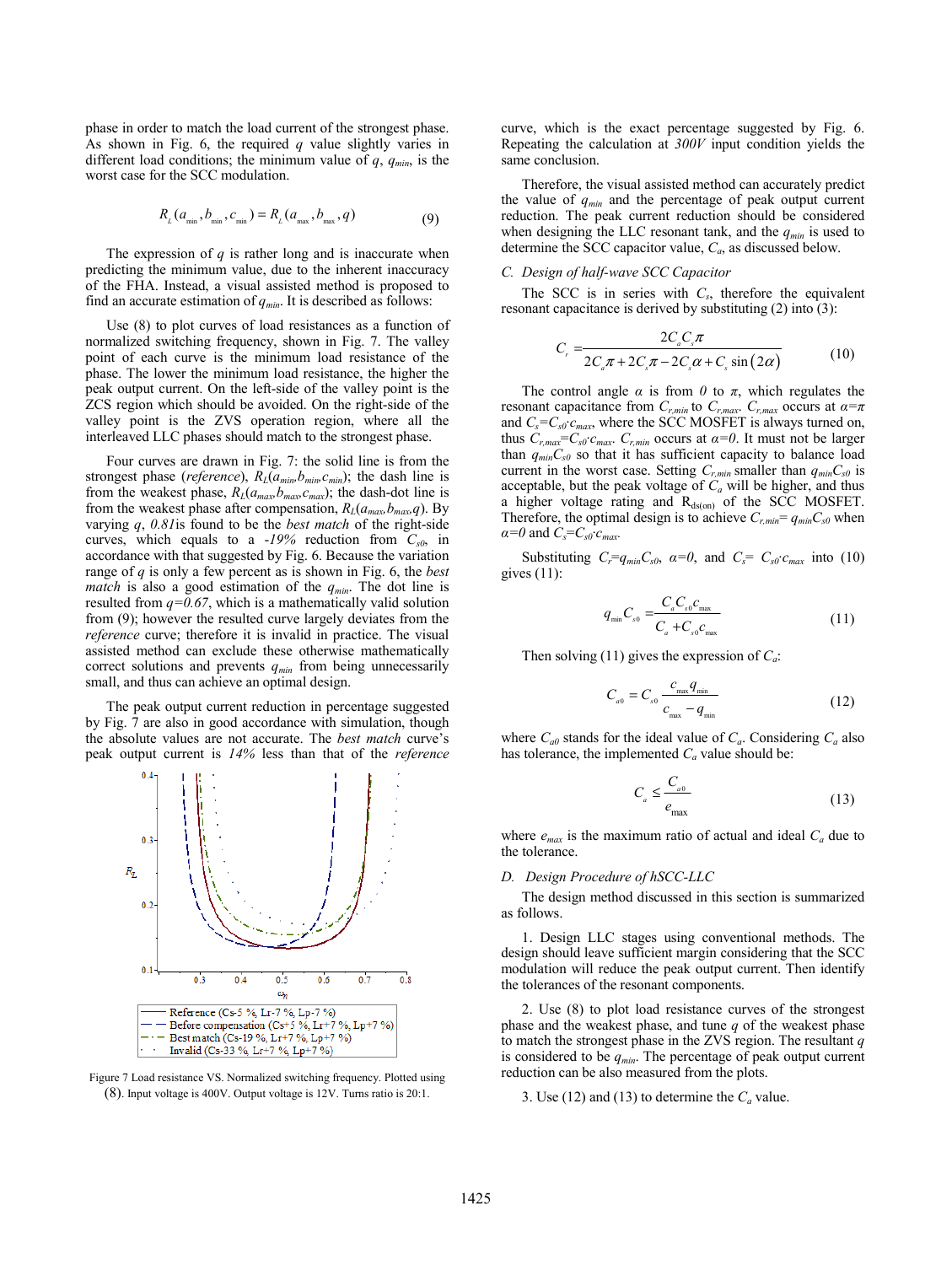## V. EXPERIMENTAL RESULTS

A 600W two-phase interleaved *h*SCC-LLC i is implemented to verify the feasibility and the advantages of f the proposed method. The system block diagram is shown in Fig. 8. The parameters are in Table 1.

Table 1 Prototype parameters

| 200kHz                                                        |
|---------------------------------------------------------------|
| 400V nominal/300V minimum                                     |
| 12V                                                           |
| $300W \times 2$                                               |
| 20:1, Center tapped                                           |
| 87µH(Phase1) 85µH(Phase2)                                     |
| 12μH(Phase1) 14μH(Phase2)                                     |
| $36nF \pm 5\%$                                                |
| 30nF±3% or 155nF±5%                                           |
| $1790 \mu$ F (100 $\mu$ F $\times$ 8, 330 $\mu$ F $\times$ 3) |
| <b>IPB60R190C6</b>                                            |
| $BSC060N10NS3G(100V,6m\Omega)$                                |
| BSC011N03LS                                                   |
|                                                               |

The resonant inductances are implemented with the transformers' leakage and are intentionally mad e non-identical in order to test the load sharing performance. B Because Phase 1's inductances are made smaller, it is the stronger phase of the two; therefore only Phase 2 needs a half-wave SCC to modulate the output current to match Phase 1. Two values of SCC capacitors are tested in the circuit in order to show comparison of the asymmetrical effect and the peak SCC voltage. The two LLC phases have a 90˚ phase shift for ripple cancellation.

A Microchip DSC dsPIC33FJ32GS606 is used to implement the digital controller. The SCC C's PWM is synchronized with the primary current's zero-crossing points using the External PWM Reset (XPRES) function, which resets the digital PWM once it receives a signal from the zerocrossing detection circuit. A small logic circuit is designed to turn on the SCC MOSFET when the SCC voltage returns to zero.

Fig. 9 shows the operation of the half-wave S SCC. The SCC MOSFET is turned on as soon as the SCC voltage returns to zero in order to minimize the conduction loss. The SCC MOSFET is turned on and off at Z ZVS conditions, therefore the switching loss is the minimum as well.

Fig. 10 shows waveforms of a comparable 600W singlephase LLC converter at 50A load, with identical output capacitance that is used in the prototype *h*SCC-LLC. The output voltage ripple is measured 500mV peak to peak.

Fig. 11 shows waveforms of the *h*SCC-LLC at 50A load. The SCC capacitance is 30nF. The output voltage ripple is reduced to 210mV peak to peak. The output currents of the two phases are balanced even though the resonant tanks are intentionally made different. It is noticeable that the output current of the two half-cycles s in Phase 2 are slightly asymmetrical due to the half-wave e SCC modulation.

Fig. 12 shows waveforms of the *h*SCC-LLC at 50A load, with the SCC capacitance changed to 155nF. It is observed that when  $C_a$  is larger, it has to carry current for a longer period to achieve the same equivalent resonant capacitance, and this way mitigates the asymmetrical effect of the output current. Thus the resultant output voltage ripple is further reduced to 130mV peak to peak. The larger  $C_a$  also results in lower peak  $SCC$ voltage, thus lowers the voltage e-rating of SCC MOSFETs, which reduces the conduction loss. Therefore, for optimal performance, the SCC capacitanc e should be just small enough to provide sufficient modulation, b but be as large as possible.



Figure 9 Operation of half-wave SCC.



Figure 8 8 The implemented two-phase interleaved *h*SCC-LLC.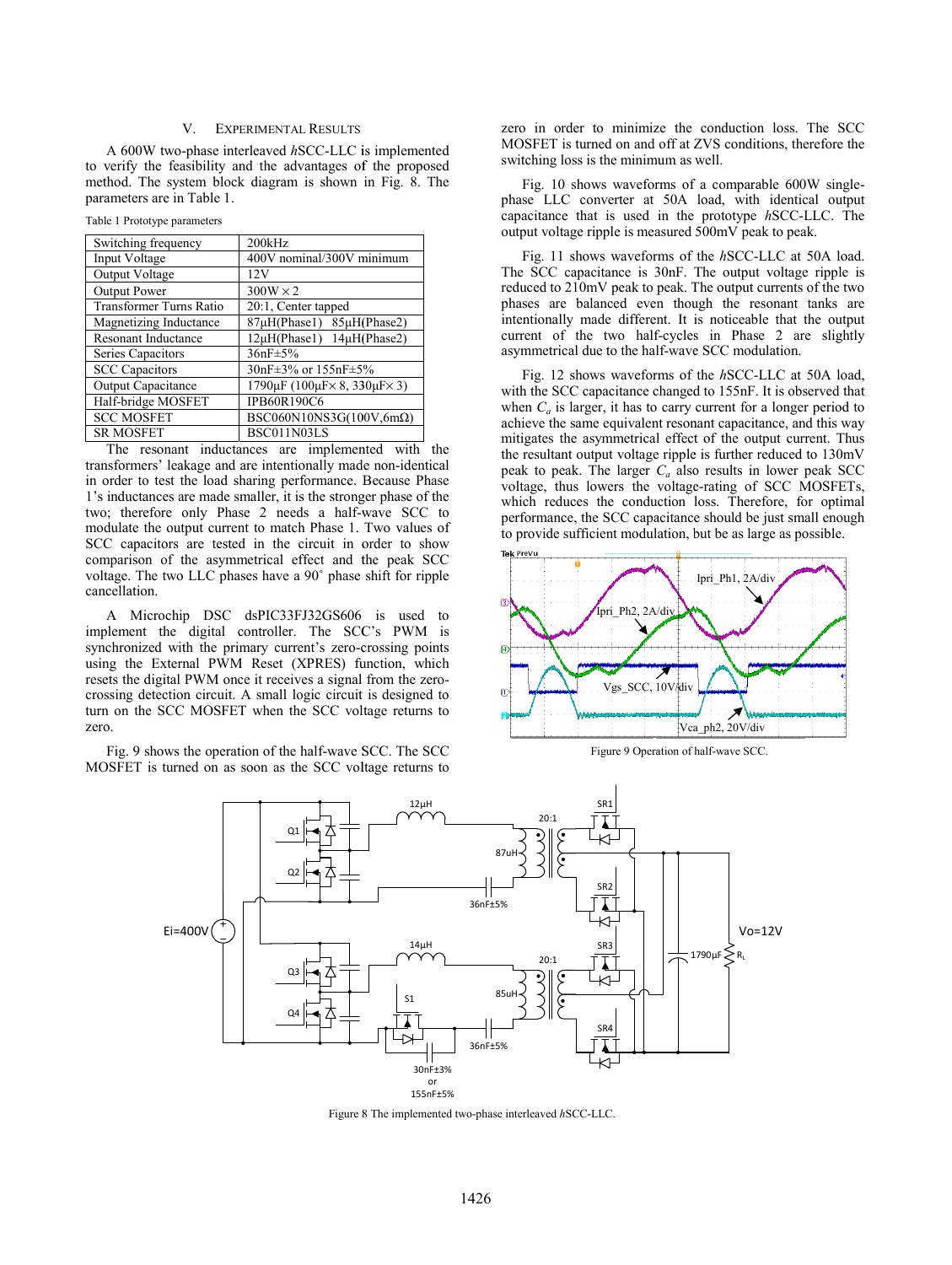

Figure 10 Output voltage ripple of single phase LLC.  $I_0 = 50A$ ,  $C_0 = 1790\mu F$ .



Figure 11 Output voltage ripple of two-phase interleaved d *h*SCC-LLC. Io=50A,  $C_0$ =1790 $\mu$ F,  $C_a$ =30nF.



Figure 12 Output voltage ripple of two-phase interleaved d *h*SCC-LLC. Io=50A,  $C_0$ =1790 $\mu$ F,  $C_a$ =155nF.



Figure 13 Efficiency comparison, with and without phase shedding.

Fig. 13 shows the efficiency i mprovement using the phaseshedding technique in the proposed *h*SCC-LLC. The heavy load efficiency is above 95.5% %, and the 5A (10%) load efficiency is improved from 81% to 90%.

## VI. CONCLUSION

A switch-controlled capacitor (SCC) modulated multiphase LLC converter (SCC-LLC) is pro posed in this paper to achieve interleaving, load sharing and phase shedding. The benefits include expandable load capacity, reduced output current ripple, and higher light-load effi ciency. Analysis reveals that the half-wave SCC-LLC with variable switching frequency (hSCC-LLC) is more advantageous than the full-wave SCC-LLC with constant switching freq quency (*f*SCC-LLC). The load sharing characteristic of *h*SCC-L LLC is further studied, and a visual assisted method is propos sed to determine the optimal SCC capacitance value. A two-p phase interleaved *h*SCC-LLC prototype is built and shows good performances in load sharing, current ripple cancellation and improving light-load efficiency.

#### **REFERENCES**

- [1] B. Yang, F. C. Lee, A. J. Zhang, and G. Huang, "LLC resonant converter for front end DC/DC C conversion," in *Proc. Appl. Power Electron. Conf. and Expo.(APEC '02)*, 2002, pp. 1108-1112 vol.2.
- [2] Y. Zhang, D. Xu, M. Chen, Y. Han, and Z. Du, "LLC resonant converter for 48 V to 0.9 V V VRM," in *Proc. Power Electron. Specialists Conf. (PESC '04)*, 2 2004, pp. 1848-1854 Vol.3.
- [3] S. De Simone, C. Adragna, C. Spini, and G. Gattavari, "Designoriented steady-state analysis of LLC resonant converters based on FHA," in *Int. Symp. Power Electron., Elect. Drives, Autom., Motion (SPEEDAM '06)*, 2006 6, pp. 200-207.
- [4] B. Lu, W. Liu, Y. Liang, F. C C. Lee, and J. D. van Wyk, "Optimal design methodology for LLC resonant converter," in *Proc. Appl. Power Electron. Conf. and Expo.(APEC '06)*, 2006, p. 6 pp.
- [5] E.-S. Kim, K.-H. Yoon, S. Ph hum, S. Meas, J.-S. Won, S.-J. Oh, and Y.-S. Bae, "Operation characteristics of two-stage DC/DC converter for photovoltaic system," in *Proc. Appl. Power Electron. Conf. and Expo. (APEC '12)*, 2 2012, pp. 681-685.
- [6] E.-S. Kim, Y.-J. No, S.-M. L Lee, B.-G. Chung, J.-S. Lee, M.-S. Park, and D.-Y. Huh, "A low p profile LLC resonant converter using novel planar transformer," in *Proc. Appl. Power Electron. Conf.*  and *Expo.* (APEC '12), 2012, pp. 1307-1312.
- [7] T. Jin and K. Smedley, " Multiphase LLC Series Resonant Converter for Microprocessor Voltage Regulation," in *Proc. Ind. Applicat. Conf. (IAS '06)*, 2006 6, pp. 2136-2143.
- [8] K.-H. Yi, B.-C. Kim, and G.-W. Moon, "A simple and novel two phase interleaved LLC series resonant converter employing a phase of the resonant capacitor," in *Proc. Energy Convers. Congr.* and Expo. (ECCE'09), 2009, pp. 754-757.
- [9] B.-R. Lin, W.-R. Yang, J.-J. Chen, C.-L. Huang, and M.-H. Yu, "Interleaved LLC series converter with output voltage doubler," in *Proc. Int. Power Electron. Con nf. (IPEC '10)*, 2010, pp. 92-98.
- [10] M. Kim, "Two-phase interleaved LLC resonant converter with phase shedding control," in *Proc. Int. Power Electron. Conf. (IPEC '10)*, 2010, pp. 1642-16 45.
- [11] H. Figge, T. Grote, N. Fr "Paralleling of LLC reson controlled current balancing," in *Proc. Power Electron. Specialists*  Conf. (PESC '08), 2008, pp. 1080-1085. oehleke, J. Boecker, and P. Ide, nant converters using frequency
- [12] B.-C. Kim, K.-B. Park, C.-E E. Kim, and G.-W. Moon, "Load sharing characteristic of two-phase interleaved LLC resonant converter with parallel and series input structure," in *Proc. Energy Convers. Congr. and Expo. (E CCE'09)*, 2009, pp. 750-753.
- [13] E. Orietti, P. Mattavelli, G. Spiazzi, C. Adragna, and G. Gattavari, "Current sharing in three-phase LLC interleaved resonant